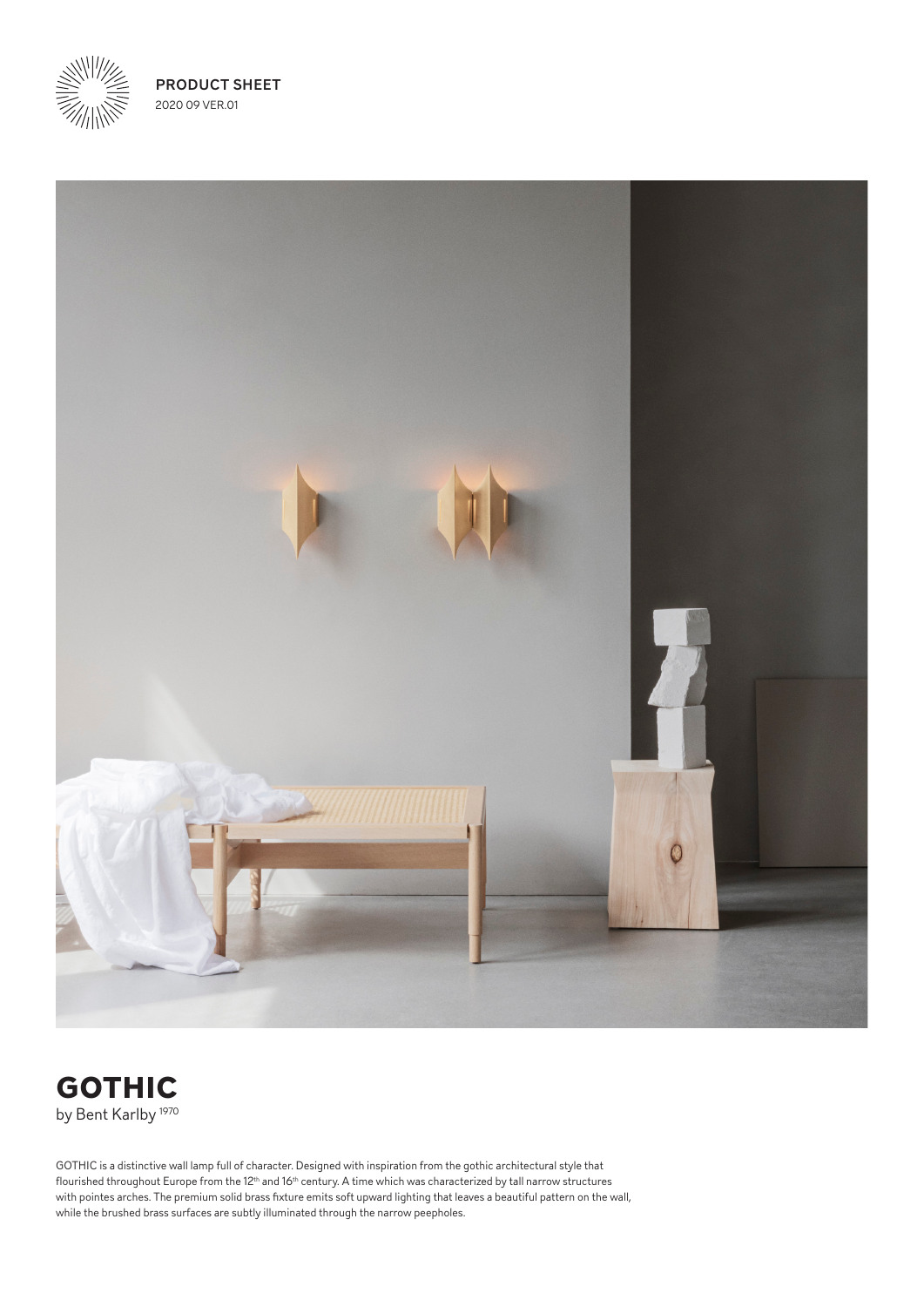



# **GOTHIC I**



104

**Category** Wall

Type of light **Direct** 

Purpose Decorative

Materials Solid brass

Colours Brass

Weight 0,7 kg

Direction of light source Upwards

Light source One bulb needed Not included

Recommended bulb Philips LED 4.8W 570 lumen

Socket size G9

Max wattage 40 W

Cord White plastic w/ switch 2,5 m



### COLOURS



### CONCEPT AND CRAFTSMANSHIP

The GOTHIC series consists of two wall lamps with one or two geometrical shades. Each shade is made from a solid brass plate with vertical brush lines that's folded down the center to create its iconic, recognizable expression.

## **LIGHTSCAPE**

On the wall, the geometric shapes adopt an organic and wavy look. The open top allows for upward lighting that leaves a striking pattern on the wall. Through the narrow peepholes—one of Karlby's hallmarks—a small stream of light flows out and onto the curved brass shades.

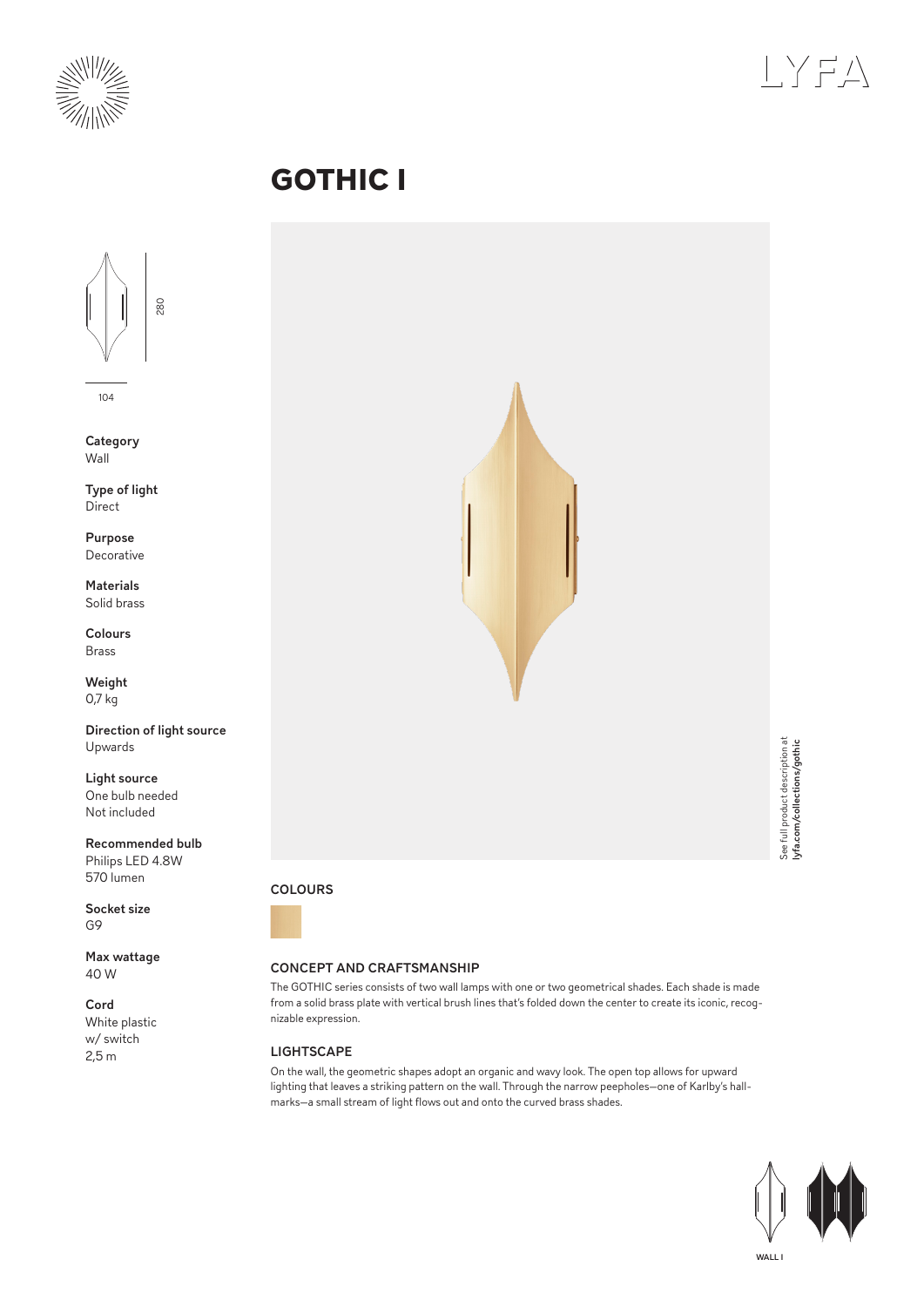



# **GOTHIC II**



206

**Category** Wall

Type of light **Direct** 

Purpose Decorative

Materials Solid brass

Colours Brass

Weight 1 kg

Direction of light source Upwards

Light source Two bulbs needed Not included

Recommended bulb Philips LED 4.8W 570 lumen

Socket size  $2 \times G9$ 

Max wattage 40 W

Cord White plastic w/ switch 2,5 m



## COLOURS



### CONCEPT AND CRAFTSMANSHIP

The GOTHIC series consists of two wall lamps with one or two geometrical shades. Each shade is made from a solid brass plate with vertical brush lines that's folded down the center to create its iconic, recognizable expression.

# **LIGHTSCAPE**

On the wall, the geometric shapes adopt an organic and wavy look. The open top allows for upward lighting that leaves a striking pattern on the wall. Through the narrow peepholes—one of Karlby's hallmarks—a small stream of light flows out and onto the curved brass shades.